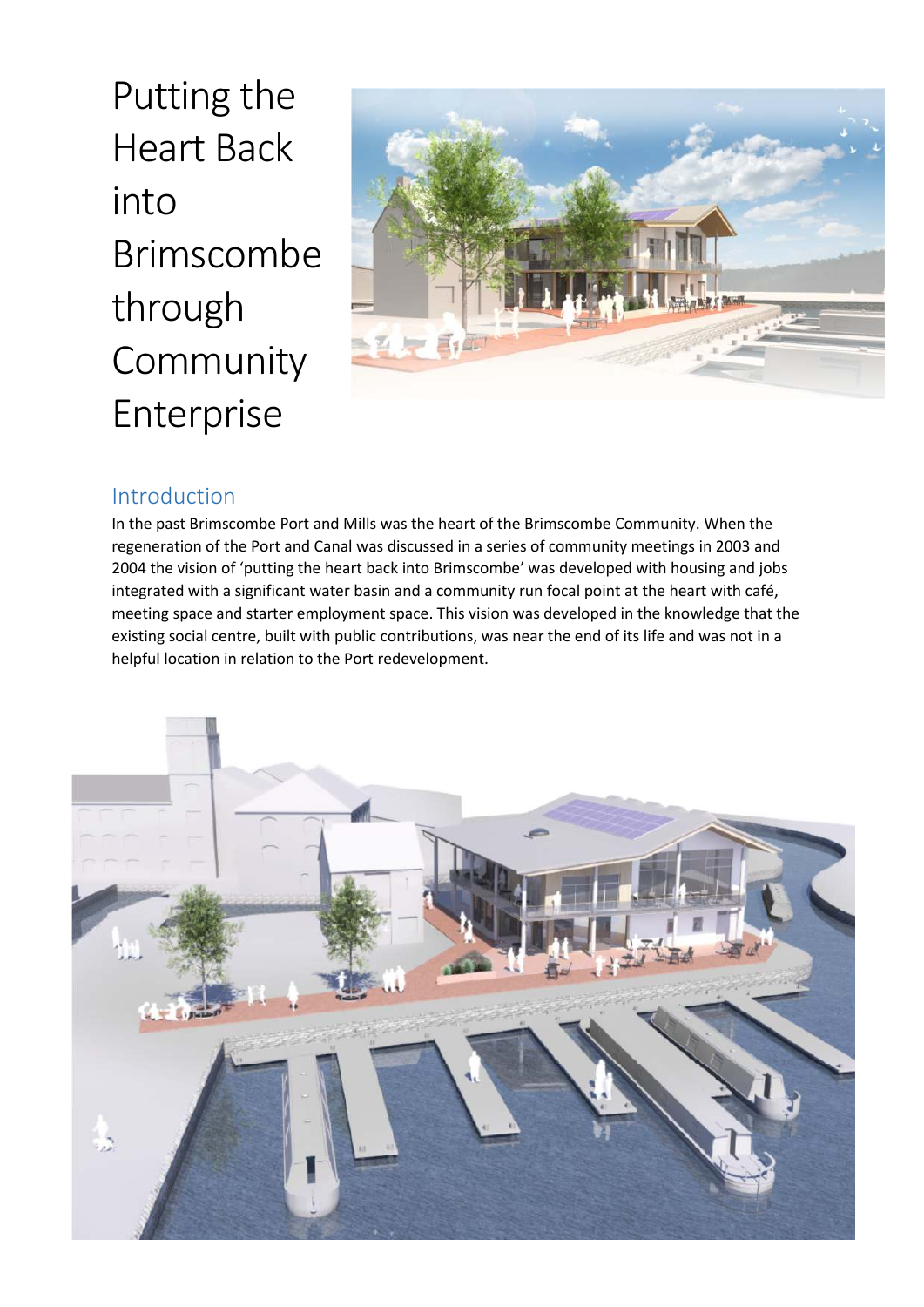Members of the community visited a series of canalside redevelopments and community centres to learn from experience throughout the South-West. Community meetings and a community survey developed a vision for the centre and the Parish Council paid for a firm of architects to draw-up a possible design. The District Council included a community enterprise centre into its plans for the redevelopment of Brimscombe Port.

## Community Enterprise Centre Vision

The Community Enterprise Centre will form the heart of a new community of 200 new homes in Brimscombe Port, new and existing businesses in the surrounding area and the wider Brimscombe and Thrupp community. It will also serve the needs of visitors to the Port with a café and toilets. There is also commercial demand for high quality rental space for training courses, weddings and other events that will guarantee its commercial sustainability.

## Key components

- Port basin frontage and design giving 'wow' factor making this a preferred venue for community activities and commercial hire;
- Kitchen and foyer café with outside café seating area and safe toddler play-space;
- Large hall, seating 100 (potential to be sub-divided) – suitable for community meetings, fitness events, wedding receptions, training events etc.;
- 1-2 Smaller meeting rooms;
- Youth drop-in area with pool, bar football, outside table tennis (aimed at pre-
- pub aged teens in the evenings and other ages during the day); Adequate storage space for different user groups;
- Hot desking, business start-up incubator;
- Exemplar environmental building with real-time monitoring of energy use etc. for educational purposes;
- Adequate parking, including disabled parking;
- Provision of toilets and other facilities for port visitors and boaters.
- $\bullet$  Employing a paid manager (may be linked to running the café). Around 670 m<sup>2</sup> accommodation

## Possible additional components depending on demand and funding

- Interpretation/heritage centre for the canal/port;
- Outdoor table tennis/gym equipment;
- Health service provision;
- Children's centre provision;
- Adult education provision.